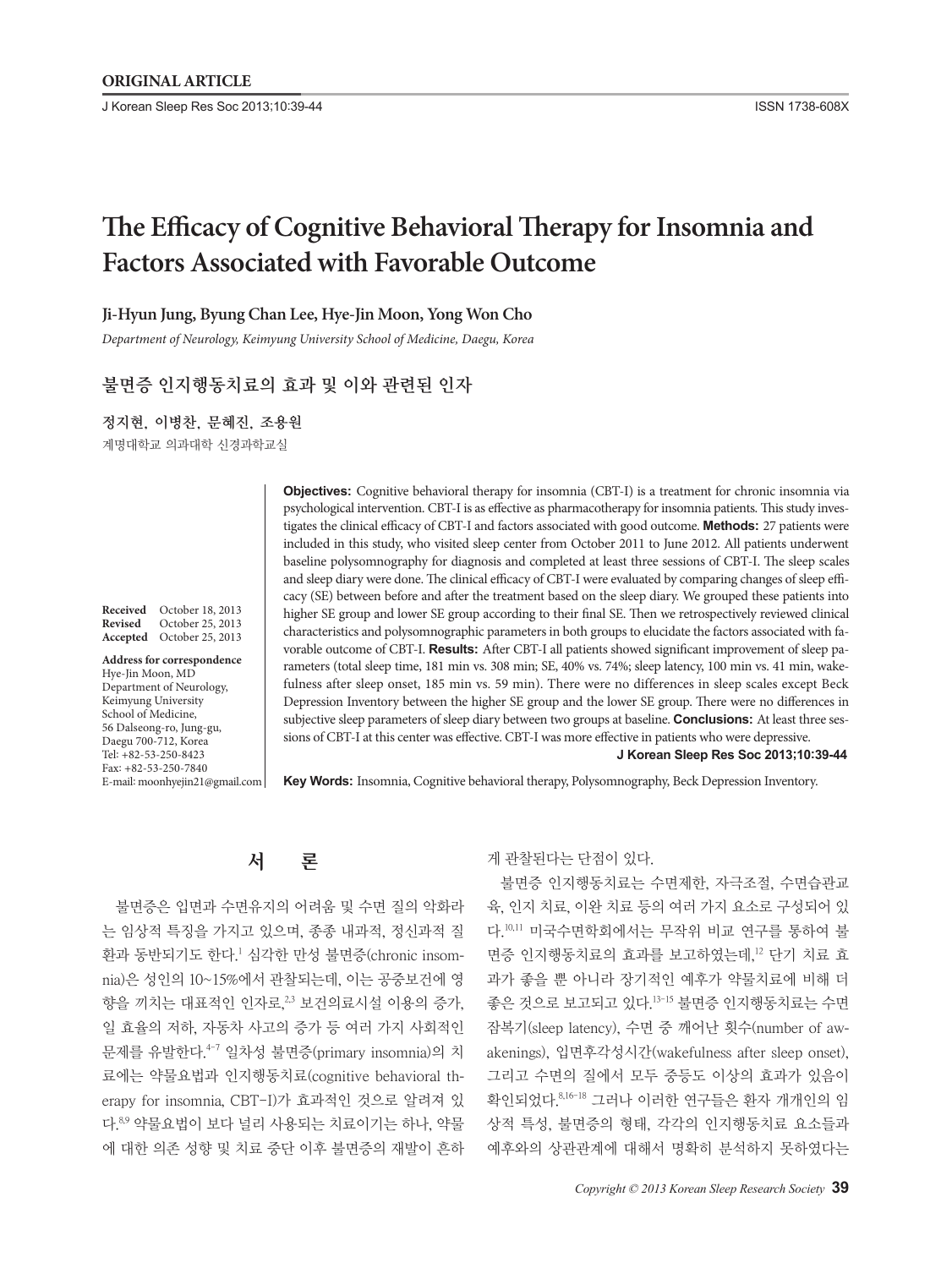한계점이 있다. 한국에서도 몇몇 불면증 인지행동치료에 대 한 연구가 있었다. 19-21 일차성, 이차성 불면증 환자에게서 인 지행동치료 효과의 비교, 기존의 인지행동치료와 수면제한 인지행동치료와의 효과 비교, 만성 불면증 환자에게서 수면 제 감량에 대한 인지행동치료의 효과 등이 있었으나 환자 개개인의 특성이 인지행동치료의 효과에 어떤 영향을 주는 지에 대한 연구는 없었다. 22-24

본 연구의 목적은 불면증 인지행동치료의 효과를 분석하 고, 치료 효과에 따른 임상적인 특징과 수면다원검사 결과의 차이를 분석함으로써 불면증 인지행동치료의 효과에 영향 을 미치는 인자에 대해 알아보았다.

# 방 법

본 연구는 후향적인 연구로 2011년 10월부터 2012년 6월 까지 지역 대학병원 수면센터를 방문한 수면장애 환자 중, Diagnostic and Statistical Manual of Mental Disorders-4th edition 일차성 불면증 기준에 맞고, $^{\rm z5}$  불면증 인지행동치료 를 3회차 이상 시행 받은 27명의 환자를 대상으로 하였다. 모 든 환자는 인지행동치료를 시작하기 전 수면다원검사(polysomnography)를 시행하여 타 수면 질환을 배제하고, 객관 적인 수면 상태를 평가하였으며, 첫 방문시 수면 설문지(sleep scales)를 시행하여 주관적인 수면평가도 병행하였다. 수면 설문지에는 한국어판 불면증 정도 척도(Insomnia Severity Inventory), 엡워스졸음척도(Epworth Sleepiness Scale), 스탠 포드졸음척도(Stanford Sleepiness Scale), 피츠버그수면질지 수(Pittsburgh Sleep Quality Index), 병원 불안 척도(Hospital Anxiety Scale), 벡우울증척도(Beck Depression Inventory), 삶의 질 척도(short form 36)를 포함하였다. 26-30

모든 환자는 1회차에서 수면일지 작성법을 습득하고, 2회 차부터 4회차까지는 매 회차마다 수면일지를 작성해 오도록 하였다. 수면일지는 1주간 기록의 평균을 구하였다. 수면일 지를 통해 수면잠복기, 입면후각성시간, 총 침상시간[time in bed(TIB)=sleep opportunity], 총 수면시간[total sleep time (TST)=sleep ability], 수면효율(sleep efficiency=TST/TIB× 100)을 측정하였다.

## 수면다원검사

32채널의 Safiro™ digital recording device(Compumedics USA, Inc., Fridley, MN, USA)를 사용하였다. 모니터링시의 몽타주는 2채널의 뇌파(C3-M2, Oz-Cz), 1채널의 턱 근전 도파, 2채널의 안전도파(좌-M1, 우-M2), 1채널의 유량(nasal-oral thermistor), 2채널의 호흡운동(thoracic and abdominal impedance), 1채널의 산소포화도, 2채널의 앞쪽 정강 근육 근전도(양하지), 그리고 1채널의 체위 모니터링으로 구 성하였다. 모든 수면다원검사의 평가는 미국수면학회의 평 가기준에 따라 분석하였으며, <sup>31</sup> 그 결과 불면증 이외 다른 수 면질환이 확인된 경우는 제외하였다.

#### 불면증 인지행동치료**(CBT-I)**

수면에 대한 잘못된 기대와 도움이 되지 않는 수면에 대한 믿음을 수정하고 수면을 방해하는 습관을 교정할 수 있도록 모든 환자에게 최소 3회차의 인지행동치료를 시행하였다. 1 회차에는 수면관련 습관 및 수면에 대한 개인적인 믿음과 기대, 현재까지의 불면증 치료 방법 및 효과, 그 밖의 기본 임상 정보를 수집하고 수면일지 작성법 및 일반적인 수면위 생에 대해 교육하였다. 2회차부터 수면일지를 바탕으로 잘 못된 수면 습관, 수면에 방해되는 행동 및 잘못된 믿음을 교 정할 수 있도록 교육하였고, 수면제한 및 자극 제한요법을 시도하였다. 1) 규칙적인 기상시간을 정하고, 2) 잠자리에 들 어도 20분 이상 잠에 들지 못하면 침대에서 일어나도록, 3) 침실에서는 독서, TV 시청, 식사, 염려 등의 수면에 적합하지 않는 행동을 피하기, 4) 낮잠을 자지 않도록 등의 교육을 하 였다. 3회차에서는 2회차 치료에 대한 수행 정도를 확인하 고, 문제점에 대한 피드백 및 지지를 제공하였다. 4회차에서 는 수행 정도 확인 및 피드백, 재발방지 교육을 시행한 후 종 료하였다. 32-36

#### 불면증 인지행동치료의 효과 및 요인 분석

수면일지를 바탕으로 불면증 인지행동치료의 효과를 평 가하였으며, 마지막 회차의 인지행동치료시 작성해 온 최종 수면일지상의 수면효율이 85% 이상인 군(고반응군)과 85% 미만인 군(저반응군)으로 나누어 비교 분석하였다.

#### 통 계

수집된 자료는 Statistical Package for the Social Sciences (SPSS) win 20.0 통계 프로그램(SPSS Inc., Chicago, IL, USA)을 이용하여 분석하였고, 유의수준 alpha=0.05에서 양 측 검정하였다. 대상자의 일반적 특성은 실수와 백분율을 이 용하였고 두 군 간의 차이는 Independent and paired t-test, one-way analysis of variance and  $\chi^2$ -test를 사용하여 분석 하였다.

## 결 과

대상 환자는 총 27명(고반응군 12명, 저반응군 15명)으로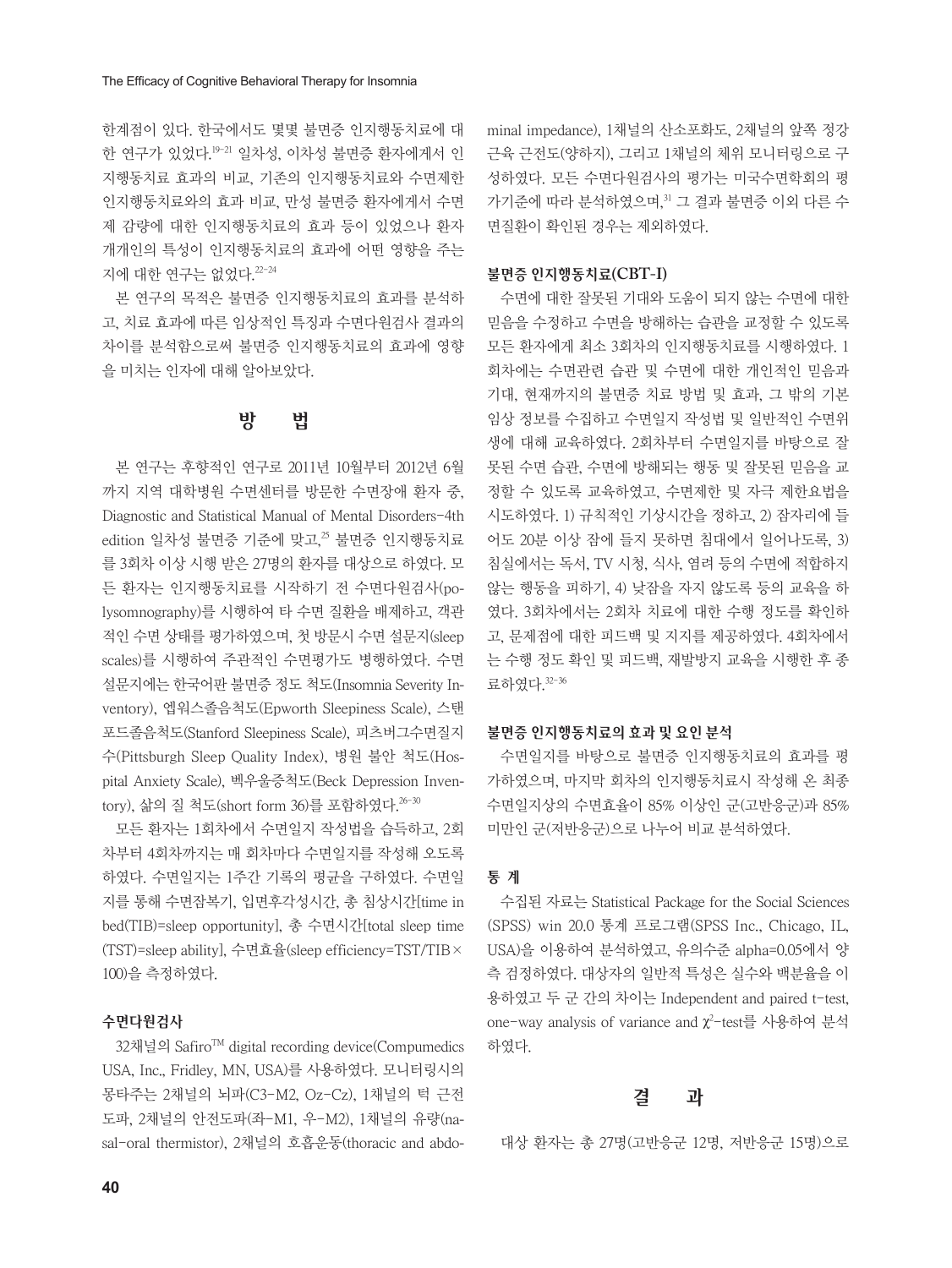남성 7명, 여성 20명이었으며, 평균 나이는 56세였다. 이들 중 14명은 3회차 후 종료하였고, 12명은 4회차까지 진행하였 다. 이들 중 23명은 벡우울증척도상 10점 이상으로 경도 이 상의 우울성향을 보였다(10~18점 13명, 19~29점 6명, 30점 이상 4명).

전체 군에서 첫 회차와 마지막 회차의 수면일지상 수면효 율을 비교하였을 때, 총 수면시간(180분 vs. 324분, *p*<0.04) 및 수면효율(40.44% vs. 77.30%, *p*<0.001)이 증가하였고, 수 면잠복기(100.19분 vs. 34.62분, *p*<0.001)와 입면후각성시간 (187.59분 vs. 67.37분, *p*<0.001)은 감소하였다. 단 1회의 인 지행동치료만으로도 총 수면시간의 증가(180분 vs. 265분, *p*< 0.001), 수면잠복기(100.19분 vs. 51.72분, *p*<0.001)와 입면후 각성시간의 감소(187.59분 vs. 71.93분, *p*<0.001), 수면효율의 증가(40.44% vs. 65.61%, *p*<0.001) 등 의미 있는 수면 개선 효과가 관찰되었다(Table 1).

고반응군과 저반응군 간의 성비와 나이, 체질량 지수는 차 이가 없었다(Table 2). 불면증 유병기간 및 수면에 영향을 줄 수 있는 동반질환여부, 약물복용여부 등도 두 군에서 통계적 차이는 없었다. 최초 수면일지상, 총 침상시간(466.67± 78.43 vs. 462.00±103.17, *p*=0.898), 총 수면시간(197.50± 53.44 vs. 166.00±92.72, *p*=0.28), 수면잠복기(105.42±64.92 vs. 95.71±70.89, *p*=0.721), 입면후각성시간(163.75±73.82 vs. 206.67±124.02, *p*=0.301), 수면효율(44.25±17.33 vs. 37.40± 23.24, *p*=0.04)에서 두 군 간의 차이는 없었다. 수면 설문지에 서 불면증 정도 척도, 엡워스졸음척도, 스탠포드졸음척도, 피 츠버그수면질지수, 병원 불안 척도, 삶의 질 척도에서는 두 군의 차이가 없었으나, 벡우울증척도는 고반응군에서 저반 응군보다 유의하게 더 높은 점수를 보였다(23.08±9.62 vs. 15.27±8.51, *p*=0.034)(Table 2).

인지행동치료 전 시행한 수면다원검사상, 고반응군의 총

**Table 1.** Sleep diary data among CBT sessions for all patients

|             | First session       | Second session     | $p$ (first vs. second session) | Last session       | $p$ (first vs. last session) |
|-------------|---------------------|--------------------|--------------------------------|--------------------|------------------------------|
| <b>TBT</b>  | $464.07 \pm 91.32$  | $400.98 \pm 65.24$ | 0.005                          | $422.63 \pm 44.32$ | 0.040                        |
| <b>TST</b>  | $180.00 \pm 78.05$  | $265.73 \pm 89.68$ | < 0.001                        | $324.33 \pm 58.76$ | < 0.001                      |
| <b>SE</b>   | $40.44 \pm 20.73$   | $65.61 \pm 19.95$  | < 0.001                        | $77.30 \pm 15.22$  | < 0.001                      |
| SL.         | $100.19 \pm 67.02$  | $51.73 \pm 45.25$  | < 0.001                        | $34.62 \pm 24.79$  | < 0.001                      |
| <b>WASO</b> | $187.59 \pm 105.16$ | 71.93 ± 71.78      | < 0.001                        | $67.37\pm 66.90$   | < 0.001                      |

CBT: cognitive behavioral therapy, SE: sleep efficiency, SL: sleep latency, TBT: total bed time, TST: total sleep time, WASO: wakefulness after sleep onset

|  |  | Table 2. Comparison of the characteristics between high sleep efficiency group ( $\geq$ 85%) and low sleep efficiency group (<85%) |  |
|--|--|------------------------------------------------------------------------------------------------------------------------------------|--|
|--|--|------------------------------------------------------------------------------------------------------------------------------------|--|

| Characteristic        |                   | $SE \geq 85$ (n=12) | $SE < 85$ (n=15)    | р        |
|-----------------------|-------------------|---------------------|---------------------|----------|
| Gender (male: female) |                   | 2:10                | 5:10                | 0.408    |
| Age                   |                   | 54.58±7.91          | $57.33 \pm 10.55$   | 0.461    |
| BMI                   |                   | $21.75 \pm 1.28$    | $23.31 \pm 2.85$    | 0.082    |
| Duration of insomnia  |                   | $90.83 \pm 95.91$   | 108.73±136.96       | 0.705    |
| Sleep scale           | <b>ISI</b>        | 20.17±7.28          | $20.53 \pm 5.35$    | 0.881    |
|                       | <b>ESS</b>        | $4.25 \pm 4.78$     | $3.07 \pm 1.10$     | 0.463    |
|                       | SSS               | $3.50 \pm 1.31$     | $3.07 \pm 1.10$     | 0.360    |
|                       | <b>PSQI C-tot</b> | $13.17 \pm 3.21$    | $14.00 \pm 2.72$    | 0.287    |
|                       | <b>HAS</b>        | $8.83 \pm 4.42$     | $7.07 \pm 4.09$     | 0.293    |
|                       | <b>BDI</b>        | $23.08 \pm 9.62$    | $15.27 \pm 8.51$    | $0.034*$ |
|                       | $SF-36$ tot       | 57.92±21.92         | 58.00 ± 22.68       | 0.992    |
| Baseline sleep diary  | <b>TBT</b>        | $466.67 \pm 78.43$  | $462.00 \pm 103.17$ | 0.898    |
|                       | <b>TST</b>        | 197.50 ± 53.44      | 166.00±92.72        | 0.280    |
|                       | <b>SE</b>         | 44.25±17.33         | 37.40 ± 23.24       | 0.404    |
|                       | <b>SL</b>         | 105.42±64.92        | 95.71±70.89         | 0.721    |
|                       | <b>WASO</b>       | 163.75±73.82        | 206.67±124.02       | 0.301    |

\**p*<0.05. BMI: body mass index, BDI: Beck Depression Inventory, ESS: Epworth Sleepiness Scale, HAS: Hospital Anxiety Scale, ISI: Insomnia Severity Inventory, PSQI C-tot: Pittsburgh Sleep Quality Index, SE: sleep efficiency, SF-36: short form 36, SL: sleep latency, SSS: Stanford Sleepiness Scale, TBT: total bed time, TST: total sleep time, WASO: wakefulness after sleep onset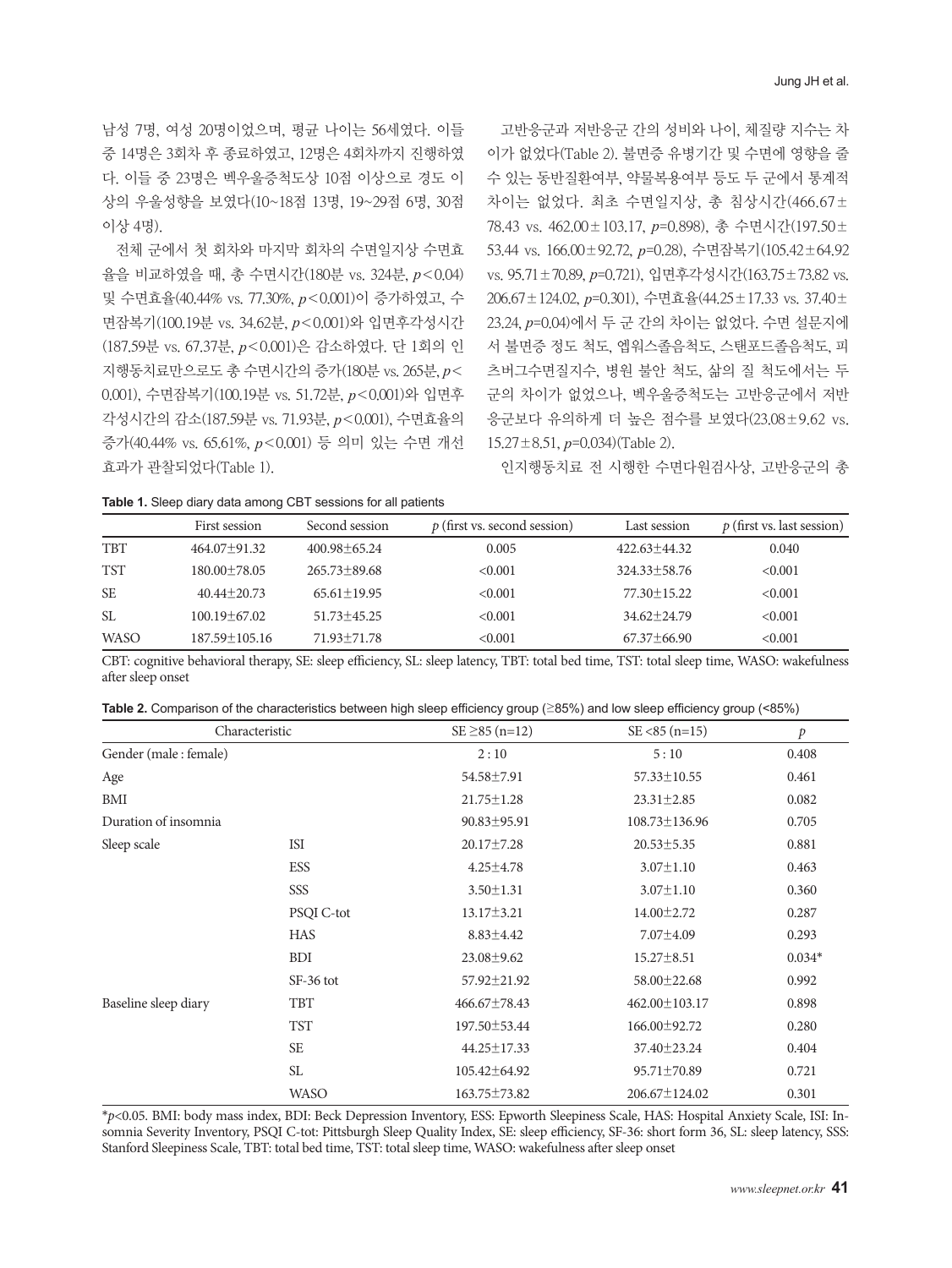| <b>Table 3.</b> Comparison of the PSG data at baseline |  |  |
|--------------------------------------------------------|--|--|
|--------------------------------------------------------|--|--|

| PSG                       | $SE \geq 85$       | SE < 85            | $\mathcal{P}$ |
|---------------------------|--------------------|--------------------|---------------|
| Total record time         | $466.22 \pm 17.23$ | $477.59 \pm 22.87$ | 0.358         |
| Total sleep time          | 379.13±44.58       | 312.15±99.34       | 0.040         |
| Latency to stage 2        | $27.67 \pm 34.00$  | $41.23 \pm 58.64$  | 0.484         |
| Latency to sleep onset    | 222.96 ± 33.61     | 37.60 ± 58.75      | 0.450         |
| Latency to REM sleep      | 121.63±70.52       | 115.57±59.39       | 0.810         |
| Sleep efficiency          | 81.46±10.07        | $65.33 \pm 20.51$  | 0.020         |
| TST N1 (%)                | $10.32 \pm 4.64$   | 14.23±7.02         | 0.110         |
| TST N2 (%)                | $44.44\pm8.83$     | 52.97±12.02        | 0.051         |
| TST $N3$ $(\%)$           | 22.47±10.16        | $17.26 \pm 7.78$   | 0.144         |
| TST REM (%)               | $22.75 \pm 5.99$   | $15.51 \pm 8.58$   | 0.021         |
| A/H (Index)-Total         | $1.34 \pm 1.73$    | $0.63 \pm 1.28$    | 0.230         |
| PLM-Index-Causing arousal | $0.02 \pm 0.08$    | $0.55 \pm 1.19$    | 0.113         |
| Arousal-Index-Apnea       | $0.91 \pm 1.25$    | $0.41 \pm 0.90$    | 0.239         |
| Arousal-Index-EL          | $0.05 \pm 0.17$    | $0.08 \pm 0.22$    | 0.707         |
| Arousal-Index-PLM         | $0.03 \pm 0.11$    | $0.50 \pm 1.20$    | 0.158         |
| Arousal-Index-Snore       | $0.13 \pm 0.26$    | $0.07 \pm 0.28$    | 0.629         |
| Arousal-Index-Spontaneous | $5.03 \pm 2.98$    | $6.47 \pm 3.03$    | 0.228         |
| Arousal-Index-Total       | $7.03 \pm 2.76$    | $8.38 \pm 4.30$    | 0.354         |

A/H: apnea-hypopnea, F.L: number of flow limited breaths without snoring, PLM: periodic limb movement, PSG: polysomnography, REM: rapid eye movement, SE: sleep efficiency, TST: total sleep time

수면시간이 더 길었고(379.13±44.58 vs. 312.15±99.34, *p*= 0.04), 수면효율도 더 높았다(81.46±10.07 vs. 65.33±20.51, *p*=0.02). 고반응군에서 입면후각성시간이 더 짧았고(64.13± 26.09 vs. 128.84±63.21, *p*=0.02), 총 수면시간 중 급속 안구운 동의 수면시간(%)이 의미 있게 더 큰 수치를 보였다(22.75± 5.99 vs. 15.51±8.58, *p*=0.021). 그 외의 다른 수면다원검사 인자는 차이가 없었다(Table 3).

# 고 찰

원발성 불면증에 인지행동치료가 효과적이라는 것은 여 러 연구를 통해 잘 알려져 있으나, 인지행동치료의 효과와 관련된 인자에 대한 연구는 드물다. 본 연구는 불면증 인지 행동치료를 3회차 이상 시행한 환자들을 최종 수면일지상의 수면효율을 바탕으로 고반응군과 저반응군으로 나누어 치 료 효과에 영향을 미치는 요인들을 조사해 보았다. 그 결과 우울증 지수가 높은 군이 3회차 이상의 인지행동치료에 대 한 반응이 좋았으며, 치료 전 시행한 수면다원검사상 이상이 경한 군에서 치료효과가 더 좋았다.

2001년 Edinger 등은 만성 일차성 불면증 환자 75명을 대 상으로 인지행동치료를 다른 근육이완치료 등과 비교하여, 32 인지행동치료군에서 수면다원검사상 입면후각성시간의 현

저한 감소, 수면일지상 수면의 질의 향상을 확인하였다. 2006 년 Sivertsen 등은 인지행동치료가 약물(zopiclone)에 비해 수면효율을 더욱 향상시키고 3, 4단계 수면의 시간을 늘리는 것을 확인하였다. <sup>15</sup> 본 수면센터에서도 총 수면시간, 총 침상 시간, 수면효율, 수면잠복기, 입면후각성시간 등 모든 요소 에서 인지행동치료의 효과를 확인하였으며, 단 1회차의 치 료만으로도 모든 요소에서 임상적인 호전이 나타남을 확인할 수 있었다.

인지행동치료가 우울증상이 동반되어 있는 불면증에 효 과가 있다는 것은 몇몇 연구를 통해 밝혀져 왔다. 37,38 본 연구 에서는 27명 중 23명의 환자가 벡우울증척도상 경도 이상의 우울성향을 보였는데, 이들 전체 환자군에서 이전 연구와 같 이 뚜렷한 인지행동치료의 불면증 호전 효과를 관찰할 수 있었다. 또한 고반응군의 벡우울증척도가 오히려 저반응군 에 비해 더 높은 것으로 나타나, 우울성향이 높은 환자들에게 서 인지행동치료가 더욱 효과적임을 알 수 있었다. 과거 연구 들에서는 불면증 인지행동치료가 불면증뿐만 아니라 우울증 상도 함께 호전시키는 것으로 보고하면서 우울증과 불면증이 서로 상호작용적으로 영향을 주고 있음을 보였으나, 37,38 본 연구에서는 환자군의 벡우울증척도를 추적 관찰하지 못하 여, 이전 연구 결과와 같이 불면증상의 호전과 함께 우울증 상도 호전되는지의 여부는 확인하지 못하였다.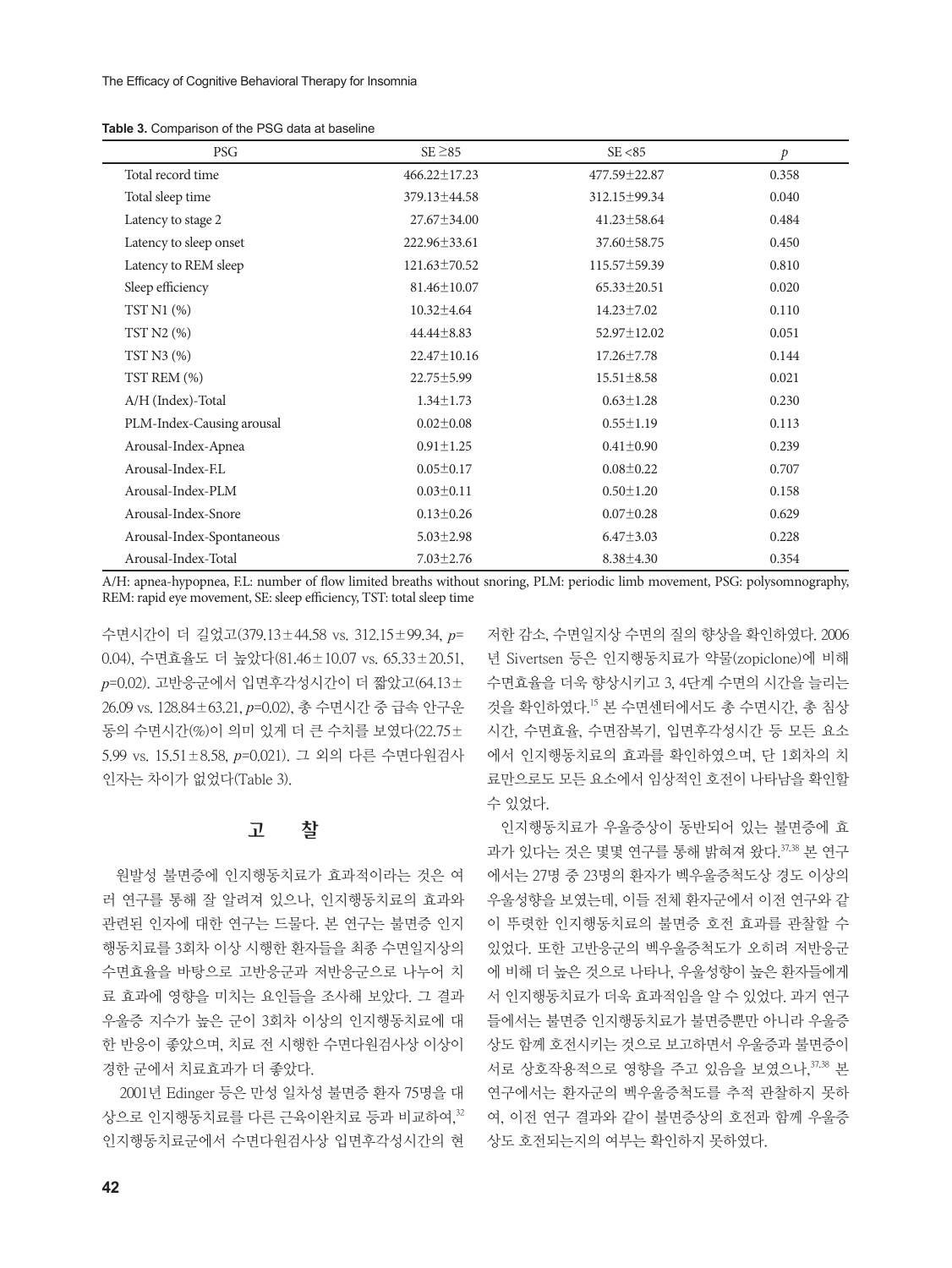고반응군 환자는 객관적인 수면 지표인 기저 수면다원검 사결과 총 수면시간, 수면효율, 입면후각성시간, 급속 안구 운동 수면시간 등의 지표에서 저반응군에 비해 더 양호한 수 면양상을 보였다. 고반응군과 저반응군의 초기 수면일지상 수면지표들 간 차이가 없었음을 고려하면, 고반응군 환자에 서 수면다원검사로 측정된 객관적 수면시간과 수면일지에 기록한 주관적 수면시간의 차이가 크다는 것을 알 수 있다. 즉, 고반응군에서 본인의 수면의 질을 하향 평가하는 경향이 있었다는 것이다. 역설적 불면증(paradoxical insomnia)에 대한 인지행동치료는 연구가 많이 되어 있지는 않으나 인지 행동치료가 효과적일 수 있음이 보고되어 있다. <sup>39</sup> 본 연구에 서는 역설적 불면증 환자들에게 인지행동치료가 수면에 대 한 주관적 평가와 실제 수면과의 차이를 줄여주는 좋은 효 과를 보일 수 있음을 시사한다.

본 연구는 단일 센터에서 많지 않은 대상수의 환자로 시행 한 연구로, 그 해석에 제한이 있겠다. 인지행동치료 종료 시 점에서 수면 설문지나 수면다원검사를 시행하지 못하여, 벡 우울증척도나 수면의 질 척도, 불면증 정도 척도 및 각종 수 면다원검사 항목의 호전 여부를 확인하지 못하였고, 오직 수 면일지상의 수면효율만으로 인지행동치료의 효과를 평가하 였다. 또한 인지행동치료 직후의 수면일지로만 수면효율을 평가하여 단기적인 예후만을 평가할 수 있었을 뿐 장기적인 예후는 평가하지 못하였으며, 따라서 이에 대한 요인에 대한 정보도 제공하지 못하였다. 향후 다수의 환자를 대상으로 하 여, 장기 예후를 다양한 평가 방식으로 평가하고, 이에 미치 는 요인을 분석할 수 있는 추가 연구가 요구된다.

#### **REFERENCES**

- 1. Kraus SS, Rabin LA. Sleep America: managing the crisis of adult chronic insomnia and associated conditions. *J Affect Disord* 2012; 138:192-212.
- 2. National Institutes of Health. National Institutes of Health State of the Science Conference statement on Manifestations and Management of Chronic Insomnia in Adults, June 13-15, 2005. *Sleep* 2005;28:1049-1057.
- 3. Ohayon MM. Epidemiology of insomnia: what we know and what we still need to learn. *Sleep Med Rev* 2002;6:97-111.
- 4. Taylor DJ, Mallory LJ, Lichstein KL, Durrence HH, Riedel BW, Bush AJ. Comorbidity of chronic insomnia with medical problems. *Sleep* 2007;30:213-218.
- 5. Kapur VK, Redline S, Nieto FJ, et al. The relationship between chronically disrupted sleep and healthcare use. *Sleep* 2002;25:289-296.
- 6. Kleinman NL, Brook RA, Doan JF, Melkonian AK, Baran RW. Health benefit costs and absenteeism due to insomnia from the employer's perspective: a retrospective, case-control, database study. *J Clin Psychiatry* 2009;70:1098-1104.
- 7. Daley M, Morin CM, LeBlanc M, Grégoire JP, Savard J, Baillargeon L. Insomnia and its relationship to health-care utilization, work absenteeism, productivity and accidents. *Sleep Med* 2009;10:427-438.
- 8. Smith MT, Perlis ML, Park A, et al. Comparative meta-analysis of pharmacotherapy and behavior therapy for persistent insomnia. *Am J Psychiatry* 2002;159:5-11.
- 9. Riemann D, Perlis ML. The treatments of chronic insomnia: a review of benzodiazepine receptor agonists and psychological and behavioral therapies. *Sleep Med Rev* 2009;13:205-214.
- 10. Ebben MR, Spielman AJ. Non-pharmacological treatments for insomnia. *J Behav Med* 2009;32:244-254.
- 11. Siebern AT, Manber R. Insomnia and its effective non-pharmacologic treatment. *Med Clin North Am* 2010;94:581-591.
- 12. Morgenthaler T, Kramer M, Alessi C, et al. Practice parameters for the psychological and behavioral treatment of insomnia: an update. An american academy of sleep medicine report. *Sleep* 2006;29:1415-1419.
- 13. Morin CM, Vallières A, Guay B, et al. Cognitive behavioral therapy, singly and combined with medication, for persistent insomnia: a randomized controlled trial. *JAMA* 2009;301:2005-2015.
- 14. Jacobs GD, Pace-Schott EF, Stickgold R, Otto MW. Cognitive behavior therapy and pharmacotherapy for insomnia: a randomized controlled trial and direct comparison. *Arch Intern Med* 2004;164:1888-1896.
- 15. Sivertsen B, Omvik S, Pallesen S, et al. Cognitive behavioral therapy vs zopiclone for treatment of chronic primary insomnia in older adults: a randomized controlled trial. *JAMA* 2006;295:2851-2858.
- 16. Morin CM, Culbert JP, Schwartz SM. Nonpharmacological interventions for insomnia: a meta-analysis of treatment efficacy. *Am J Psychiatry* 1994;151:1172-1180.
- 17. Murtagh DR, Greenwood KM. Identifying effective psychological treatments for insomnia: a meta-analysis. *J Consult Clin Psychol* 1995; 63:79-89.
- 18. Irwin MR, Cole JC, Nicassio PM. Comparative meta-analysis of behavioral interventions for insomnia and their efficacy in middle-aged adults and in older adults 55+ years of age. *Health Psychol* 2006;25:3-14.
- 19. Chae JH, Kim DJ, Bahk WM, et al. Short-term efficacy of cognitivebehavioral thrapeutic interventions for primary insomnia. *Korea J Sleep Medicine* 2001;3:38-43.
- 20. Kim MK, Kwon JH, Han JK. CBT program for chronic comorbid insomnia patients: a three cases report. *Cognitive Behavior Therapy in Korea* 2012;12:225-258.
- 21. Choi SJ, Yi YH. Effects of the abbreviated cognitive behavioral therapy for chronic insomniacs. *J Korean Critical Care Nursing* 2008;1:19-31.
- 22. Shin YM, Cha B, Lim CM, Shin HB. Clinical efficacy of individual cognitive behavioral therapy for patients with primary or secondary insomnia. *Sleep Med Psychophysiol* 2010;17:34-40.
- 23. Choi SJ, Kim KS. The effects of sleep restriction-emphasized cognitive behavioral therapy for insomnia on sleep with chronic insomniacs: a preliminary study. *J Korean Sleep Res Soc* 2010;7:49-56.
- 24. Ong J, Suh S. Utilizing cognitive-behavioral therapy for insomnia to facilitate discontinuation of sleep medication in chronic insomnia patients. *Sleep Med Res* 2012;3:1-6.
- 25. American Psychiatric Association. *Diagnostic and Statistical Manual of Mental Disorders.* 4th, Text Revision ed. Washington, DC: American Psychiatric Association, 2000;553-557.
- 26. Cho YW, Lee JH, Son HK, Lee SH, Shin C, Johns MW. The reliability and validity of the Korean version of the Epworth sleepiness scale. *Sleep Breath* 2011;15:377-384.
- 27. Sohn SI, Kim do H, Lee MY, Cho YW. The reliability and validity of the Korean version of the Pittsburgh Sleep Quality Index. *Sleep Breath* 2012; 16:803-812.
- 28. Bastien CH, Vallières A, Morin CM. Validation of the Insomnia Severity Index as an outcome measure for insomnia research. *Sleep Med* 2001; 2:297-307.
- 29. Léger D, Scheuermaier K, Philip P, Paillard M, Guilleminault C. SF-36: evaluation of quality of life in severe and mild insomniacs compared with good sleepers. *Psychosom Med* 2001;63:49-55.
- 30. Rhee MK, Lee YH, Park SH, et al. A standardization study of Beck Depression Inventory I-Korean version (K-BDI): reliability and factor analysis. *Korean J Psychopathol* 1995;4:77-95.
- 31. Iber C, Ancoli-Israel S, Chesson A, Quan SF. *The AASM Manual for the Scoring of Sleep and Associated Events: Rules, Terminology and Technical*